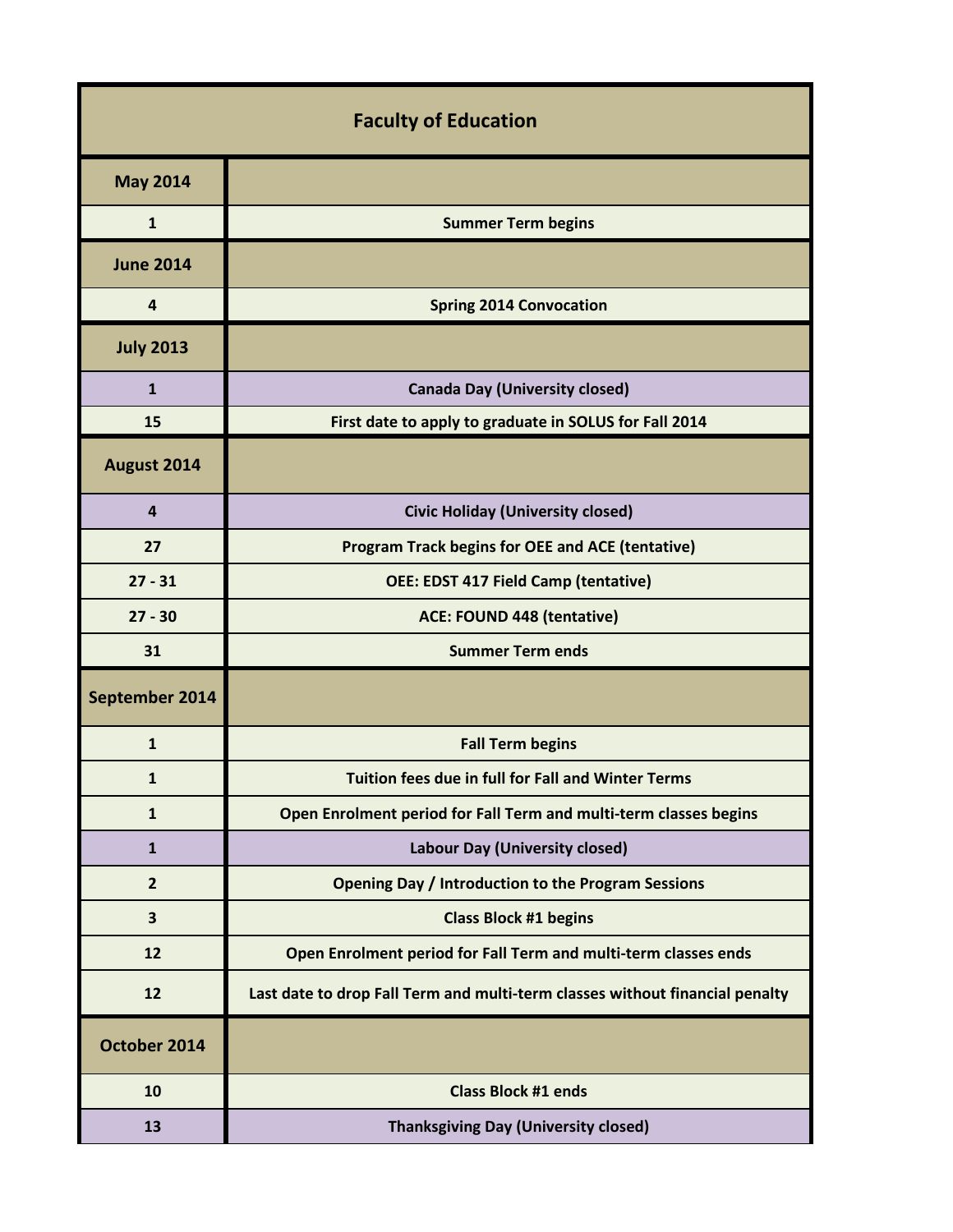| 14                      | <b>Practicum Component 1 begins</b>                                      |
|-------------------------|--------------------------------------------------------------------------|
| 30                      | Last date to apply to graduate in SOLUS for Fall 2014                    |
| 16                      | <b>University Day (Classes not cancelled)</b>                            |
| 31                      | <b>Practicum Component 1 ends</b>                                        |
| 31                      | Last date to drop Fall Term classes and first half of multi-term classes |
| <b>November 2014</b>    |                                                                          |
| $\overline{\mathbf{3}}$ | <b>Practicum Component 2 begins</b>                                      |
| 11                      | Remembrance Day (classes cancelled 10:30 a.m -11:30 a.m.)                |
| 18-19                   | <b>Fall 2014 Convocation</b>                                             |
| 21                      | <b>Practicum Component 2 ends</b>                                        |
| 24                      | <b>Class Block #2 begins</b>                                             |
| December 2014           |                                                                          |
| $\mathbf{1}$            | First date to Apply to Graduate in Spring 2015                           |
| 6                       | <b>Commemoration Day (academics cancelled)</b>                           |
| 19                      | <b>Class Block #2 ends</b>                                               |
| 31                      | <b>Fall Term ends</b>                                                    |
| January 2015            |                                                                          |
| 1                       | <b>New Year's Day (Statutory holiday)</b>                                |
| $\mathbf{1}$            | <b>Winter Term begins</b>                                                |
| $\mathbf{1}$            | Open Enrolment period for Winter Term classes begins                     |
| 5                       | <b>Class Block #3 begins</b>                                             |
| 16                      | Open Enrolment period for Winter Term classes ends                       |
| 16                      | Last date to drop Winter Term classes without financial penalty          |
| <b>February 2015</b>    |                                                                          |
| 13                      | <b>Class Block #3 ends</b>                                               |
| 16                      | Family Day (classes will not be held)                                    |
| 17                      | <b>Practicum Component 3 begins</b>                                      |